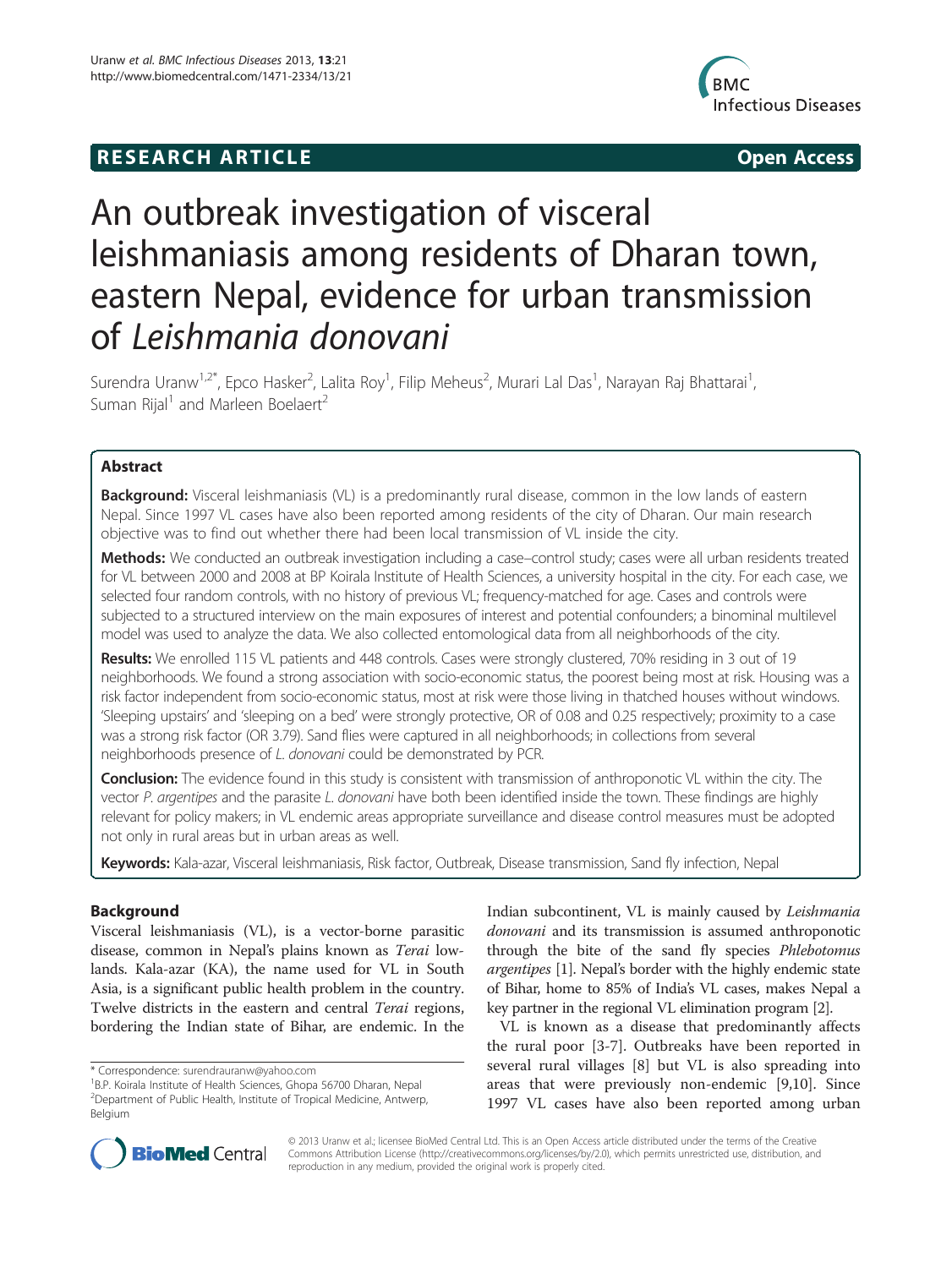residents in the town of Dharan. Many of those were treated at B.P. Koirala Institute of Health Sciences (BPKIHS), the only hospital facility in the town. A survey conducted in July 2006 showed an average VL incidence rate of 2.05% per year (for 2004–2006) in certain neighbourhoods of Dharan [\[11](#page-7-0)]. Dharan is located on the foothills of the Mahabharata range, at the ecological transition zone between the sub-tropical forest of the plains and the mountains. The residents of Dharan town use this forest as their source of firewood and fodder. The historic town centre is surrounded by suburban residential areas of recent legal settlers as well as slum areas, where displaced people have moved in at high speed over the past ten years - during the civil conflictseeking safety and job opportunities. Those recent immigrants could of course have been infected with L. donovani outside Dharan town, but there is a definite concern about the possibility of local transmission of L. donovani in the urban/suburban area for several reasons. The sand fly vector was observed in peripheral neighbourhoods of Dharan town in previous studies [[12,13](#page-7-0)]. Dharan town is also known to host a community of intravenous-drug users (IDUs), which might act as a catalyser for VL transmission. The HIV infection rate in IDUs in Nepal is estimated at 14-39%, compared to approximately 0.5% in the general population [[14](#page-7-0),[15](#page-7-0)]. Sharing of needles by IDUs could shift the mode of transmission of VL [\[16](#page-7-0)] and was the basis for previous outbreaks in Europe [[17](#page-7-0)].

To study the possibility of urban transmission of VL in Dharan town we conducted a case–control study and collected entomological data from all neighbourhoods of the town.

#### Methods

### Study area and population

Dharan town is located in Sunsari district in the eastern region of Nepal. The town is administratively divided into 19 "wards" (see Figure [1B\)](#page-2-0) covering a surface area of 21.12  $km^2$  with a total population of 95,332 (Census 2001). The literacy rate is about 72%, higher than the national average of 40%. Dharan is a town of recent growth through migration. These migrants earn their living from small scale business and sales of agricultural produce or depend on daily manual labor for their livelihood. They usually squat on unoccupied land, living in makeshift houses. BPKIHS Dharan, a 700-beded tertiary care hospital is located in the southwest of the town, with a reference VL treatment centre since 1997.

#### Study design and case definitions

This study was designed as an outbreak investigation including a case–control study; we selected four controls for each case. For ethical reasons, we included only individuals aged above 5 years. All study subjects had been

residents of Dharan town for at least 2 years at time of diagnosis (cases) or at time of enrolment (controls). Cases (fever  $\geq 2$  weeks duration with clinical splenomegaly) were those with parasitologically confirmed VL registered at BPKIHS between January 2000 and December 2008 were enrolled in the study. Controls were individuals randomly selected from the town population who had not suffered from VL in the past and did not present with fever and/ or splenomegaly on the day of survey. Controls were frequency-matched for age to cases.

BPKIHS drains a substantial proportion of VL cases from the eastern region and all cases from Dharan. We exploited the patient database of BPKIHS to identify and recruit VL cases. This patient register, which has clinical and epidemiological information of all admitted VL patients since 1997, is well maintained and has been monitored by external clinical monitors on a regular basis as several patient cohorts were entered into clinical studies [\[18-20](#page-7-0)].

#### Sample size

Based on the reported numbers of VL cases, we expected to be able to enrol at least 110 cases. In that case a ratio of 4 controls for each case would be sufficient to detect an odds ratio of 2 with a power of 80% at a significance level of 5% for a factor to which 15% of controls are exposed.

#### Data collection

The study was conducted between September and November 2009. We collected clinical and epidemiological information from the BPKIHS hospital patient records and through interviews. We compiled the list of all VL patients who gave 'Dharan municipality' as their residence at the time of admission. We then traced those persons at their homes. Controls were selected randomly from the updated 2007/8 voting register of Dharan municipality using a random-number table. This register was based on a census of all citizens carried out in 2007/8 in preparation of the elections and included all recent settlers at that time. All households are listed in the voting register by ward and household number, name and age of family members'  $\geq 16$  years is enumerated. To allow for inclusion of the children in the group of controls in the same proportion as cases, we replaced the randomly selected adult voter by a child in 1 out of every 6 controls. In such case instead of interviewing the adult voter, we enrolled randomly one of all the under 16 years old present in that household. If there were no children in the household sampled, a child was selected from the house of the nearest neighbor.

After obtaining individual written informed consent, the field workers conducted structured interviews. The questionnaire contains detailed questions on individual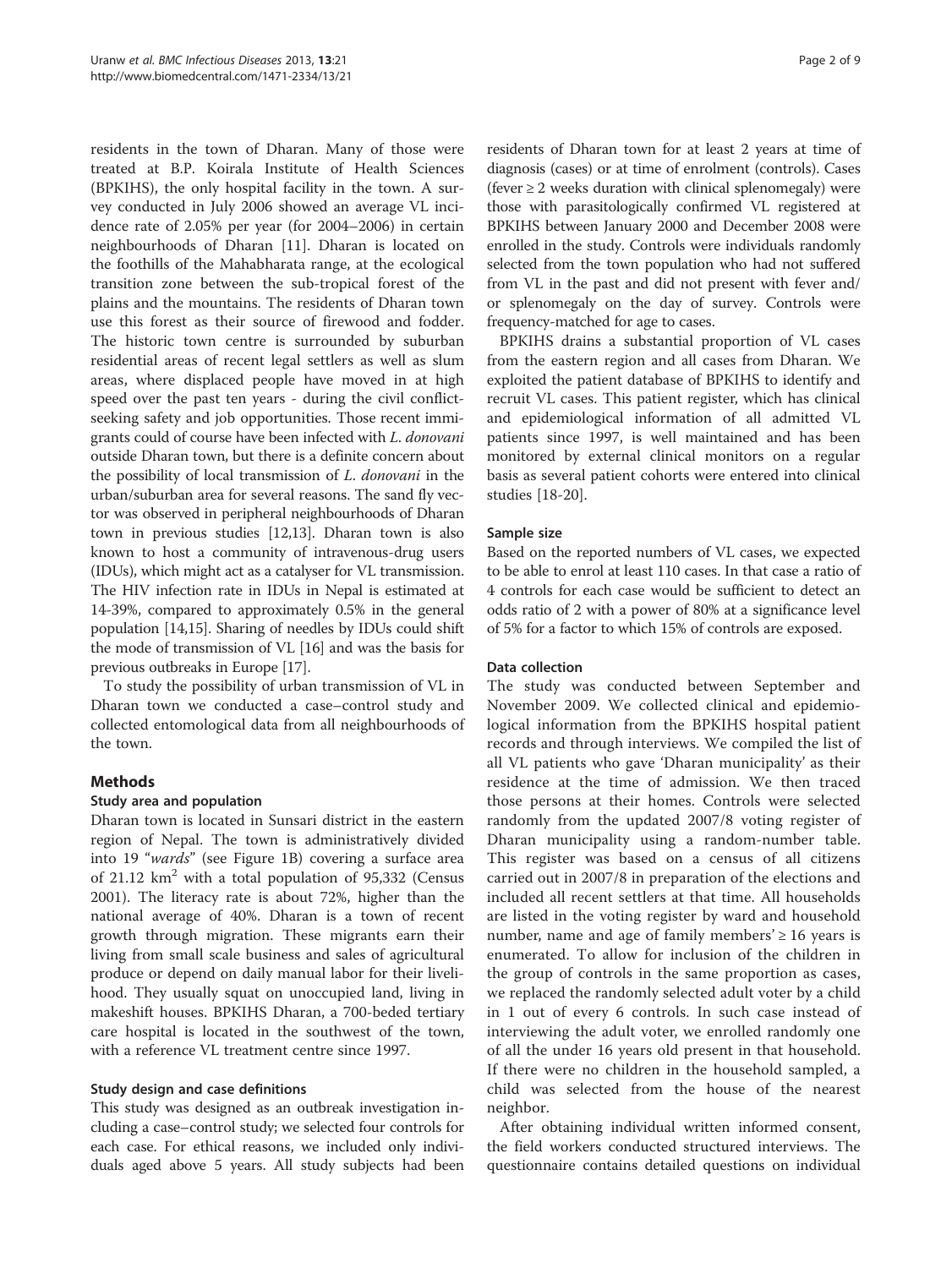<span id="page-2-0"></span>

and household level variables. Individual-level variables included among others sex, marital status, literacy, employment status, intravenous drug use, migration status and regular forest visit. Household variables included among others proximity to previous VL cases, socioeconomic status and housing characteristics. Houses were subdivided into 'thatched houses without windows' 'thatched houses with windows' and 'brick houses'. Cases were asked to report their status vis-à-vis the different variables at the time of their illness; for controls the status at time of interview was recorded. In case of children, we interviewed parents or guardians.

Responses with regard to actual household income were unreliable. Therefore, socio-economic status was assessed for the household, based on a previously validated asset index [\[7](#page-7-0)]. Included in the asset index are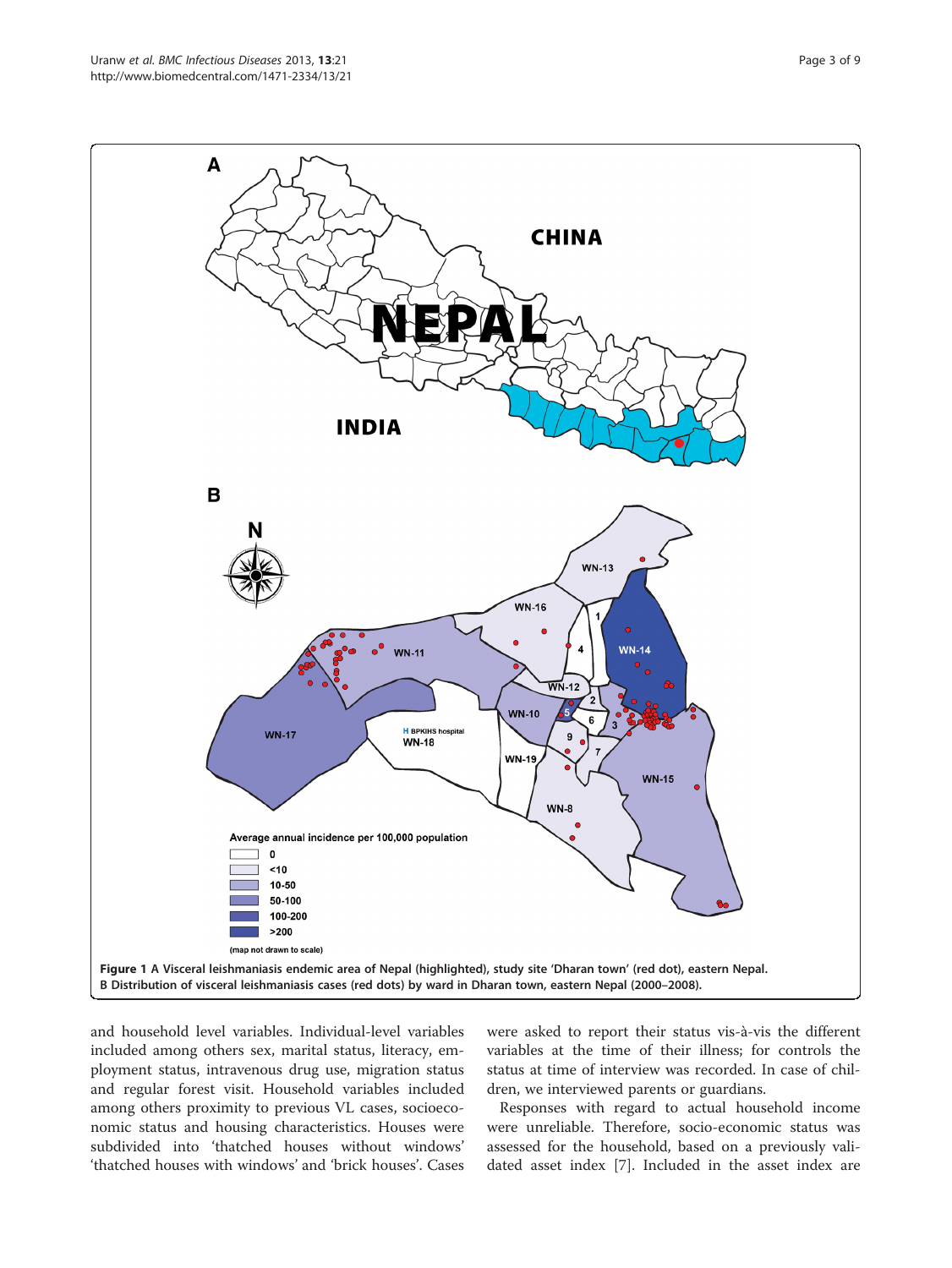ownership of: radio (s), CD player (s), television (s), video or DVD player (s), mobile phone (s), non-mobile phone (s), refrigerator (s), iron (s), sewing machine (s), watch (s), chair(s), sofa(s), table(s), cupboard(s), bicycle (s), motorcycle or scooter (s), and animal draw cart (s). Also included was type of toilet facilities, fuel used for cooking, number of sleeping rooms and availability of electricity. The asset index was converted into assets scores, using principal component analysis. Based on the assets scores, households were divided into four socioeconomic layers.

All households enrolled were georeferenced, so were the boundaries of the study area. A map was created using Arcview GIS 9.2 (ESRI, Redlands, USA). We created an individual 50 meter radius buffer around each VL case household; any control living within any of those buffer zones was considered to be contact of a case. A case was considered as a contact if at any time before the diagnosis another case had occurred in the same house or in another house within a 50 meter radius.

Ethical approval for the study was obtained from the Institutional Ethical Review Board of the B.P. Koirala Institute of Health Sciences, Dharan, Nepal. The use of patient's medical records in this study was part of the approved study protocol.

#### Entomology

We captured sand flies in 10 randomly selected households in each of the 19 wards, thus a total of 190 houses in Dharan town were sampled. Collections took place at the 19 locations; one day in each location from October 3–23, 2009 during the second annual peak for *P. argentipes* density [\[21\]](#page-7-0). Sand flies were captured overnight using CDC light traps in each household, supplemented by mouth aspiration for 15 minutes the following morning to catch resting sand flies [\[22\]](#page-7-0). This was performed by trained insect collectors and supervised by an entomologist. After collection, flies were brought to the entomology laboratory at BPKIHS and examined under a binocular dissecting microscope; female *P. argentipes* were morphologically identified and separated from other insects. Female P. argentipes were pooled by household in a cryotube with 80% alcohol.

We applied polymerase chain reaction (PCR) technique as described by Bhattarai [[12](#page-7-0)]. The molecular analysis was done by extracting DNA from sandflies by using the QIAmp DNA minikit (Qiagen, Germany), as per the manufacturer's instruction. Firstly, a sand fly specific cytochrome b PCR was applied to verify the quality of the DNA present in each pool. Secondly, Leishmania specific PCR was used to detect Leishmania infection. The PCR positive samples were further sequenced in 3730 DNA Analyzer (Applied Bio systems, Foster City, CA, USA) in order to confirm that the amplified DNA corresponded well to the Leishmania donovani species.

#### Statistical analysis

Data was double entered in a Microsoft Access database independently by two data entry clerks and the two files were compared after the completion of data entry. In case of discrepancies, corrections were made after reviewing the original questionnaire forms.

For data analysis, we used binominal multilevel model in Stata /IC V10.1 (Stata Corp., College Station, Tx, USA) with 'ward' (neighborhood) as random effect. Observed associations were assessed through multilevel logistic regression. All variables with a  $P$ -value  $\leq 0.10$  in univariate analysis were included in the multivariate logistic regression model. Variables for the final model were selected using the backward elimination strategy. The probability of removal was set at  $P = 0.05$ . We tested for biologically plausible interactions between factors retained. To test for interactions between ward and various factors, we fitted random slopes for all factors retained and used likelihood ratio testing to assess whether the model with random slope fits the data significantly better than the model without; probability for removal was set at 0.05.

#### Results

Between 2000 and 2008, BPKIHS admitted 276 VL cases from Dharan town with a peak in 2005 (Figure [2\)](#page-4-0). We found a very focal distribution of VL, reflected in an intra-class correlation by neighbourhood (ward) of 50.5% (Figure [1B\)](#page-2-0). Overall 70% of cases were resident in 3 out of 19 wards, particularly the peripheral wards of the town. We managed to trace 158 out of 276 VL cases at their home; there were 46 households with more than one VL case. Sampling only the most recent case from multiple case households we enrolled 115 VL cases and 448 controls in the study; 66 cases were male (57.4%) and 49 female (42.6%). The median age was 31, interquartile range (IQR) 18–42 years (Table [1](#page-4-0)).

Table [2](#page-5-0) shows the results of the 'univariate' risk factor analysis with 'ward' as random effect. Factors associated with increased VL odds were: 'history of migration' (OR 1.75, 95% CI 1.08 – 2.83), 'living within 50 meters of a previous VL case' (OR 6.60, 95% CI 3.69 – 11.82), 'regularly visiting the forest' (OR 6.08, 95% CI 3.49 - 10.61), 'occupation as daily laborer' (OR 2.99, 95% CI 1.78 – 5.02), and 'living in a large-size household' (OR 2.39, 95% CI 1.46 – 3.93). With thatched houses without windows as referent, we found odds ratios of 0.28 (95% CI 0.13-0.60) and 0.05 (95% CI 0.02-0.12) for those living in thatched houses with windows and in brick houses respectively. Sleeping upstairs (OR 0.03, 95% CI 0.01 – 0.21) and sleeping on a bed rather than on the floor (OR 0.09, 95% CI 0.03 – 0.24) were strongly protective, so was 'ownership of cattle' (OR 0.09, 95% CI 0.01-0.82). The risk for those reporting to 'ever use a bednet' was similar to that of those not using a bednet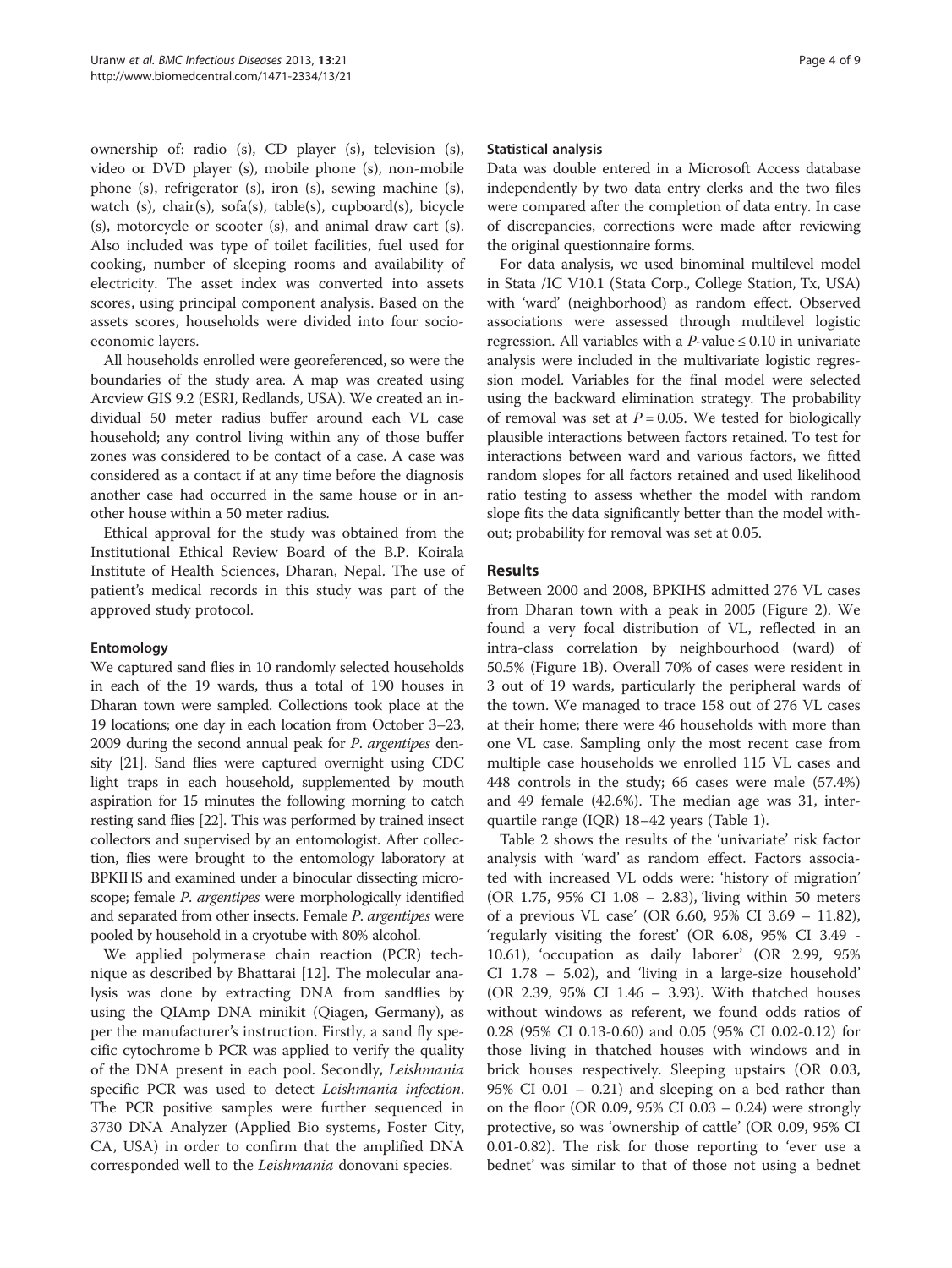<span id="page-4-0"></span>

(OR 1.06, 95% CI 0.62 - 1.81). The bed nets in use were commercially produced and were not treated with insecticide. IV drug use was a risk factor (OR 2.3) but the association was not statistically significant ( $p = 0.17$ ).

The asset-index clearly distinguishes between the poorest  $(1<sup>st</sup>$  quartile) from the richest  $(4<sup>th</sup>$  quartile). Of all cases, 76% belonged to the poorest quartile and only 1% to the richest quartile of the study population. With the poorest quartile as referent we found odds ratios of 0.22, 0.09 and 0.01 for the second poorest, the second richest and the richest quartile respectively.

The multivariate model that fits the data best is a model with a random intercept for 'ward' and 'proximity to a previous case', 'regular forest visits', large size household', 'type of house', 'daily wage earner', 'sleeping upstairs', 'sleeping on a bed' and 'asset-index' as independent variables.

'Adult' was kept in the model because cases and controls were matched on this factor. After we thus controlled for potential confounding by socio-economic status and other factors, 'proximity to previous VL case' (OR 3.79, 95% CI 1.86 – 7.71), 'large size household' (OR 3.55, 95% CI 1.84 – 6.83), and 'regular forest visits' (OR 4.25, 95% CI 2.15 – 8.40) remained strong and statistically significant risk factors for VL. Type of housing also remained strongly associated, with odds ratios of 0.36, (95% CI 0.15 – 0.84) for 'thatched houses with windows and 0.26 (95% CI 0.09 – 0.73) for brick houses, both with thatched houses without windows as referent. Sleeping upstairs (OR 0.08, 95% CI 0.01 – 0.64), and sleeping on a bed rather than on the floor (OR 0.25, 95% CI 0.08 – 0.78) remained strongly and significantly protective. The association with socio-economic status remained very strong

| Factor                              | Cases (115)   | Controls (448) | OR + (95% CI) ‡      | P-value |
|-------------------------------------|---------------|----------------|----------------------|---------|
|                                     | no. (%)       | no. (%)        |                      |         |
| Age (year)                          |               |                |                      |         |
| Median (Inter quartile range)       | $31(18 - 42)$ | $36(26 - 50)$  |                      |         |
| Sex                                 |               |                |                      |         |
| Male                                | 66 (57.4)     | 285 (63.6)     | $0.65(0.40 - 1.05)$  | 0.08    |
| Female                              | 49 (42.6)     | 163 (36.4)     |                      |         |
| Marital status                      |               |                |                      |         |
| Married                             | 69 (60.0)     | 325 (72.5)     | $0.55(0.34 - 0.91)$  | 0.02    |
| Unmarried                           | 46 (40.0)     | 123(27.5)      |                      |         |
| Religion group                      |               |                |                      |         |
| Hindu                               | 99 (86.1)     | 403 (89.9)     | $0.78$ (0.38 - 1.59) | 0.50    |
| Others (Budhist, Christian, Muslim) | 16(13.9)      | 45 (10.01)     |                      |         |
| Literate                            |               |                |                      |         |
| Yes                                 | 101 (87.8)    | 407 (90.8)     | $0.65(0.31 - 1.41)$  | 0.28    |
| <b>No</b>                           | 14(12.2)      | 41 (9.2)       |                      |         |

Table 1 Characteristics of visceral leishmaniasis cases and controls

† OR, odds ratio; ‡CI, confidence interval.

Children ≤ 5 year old are excluded.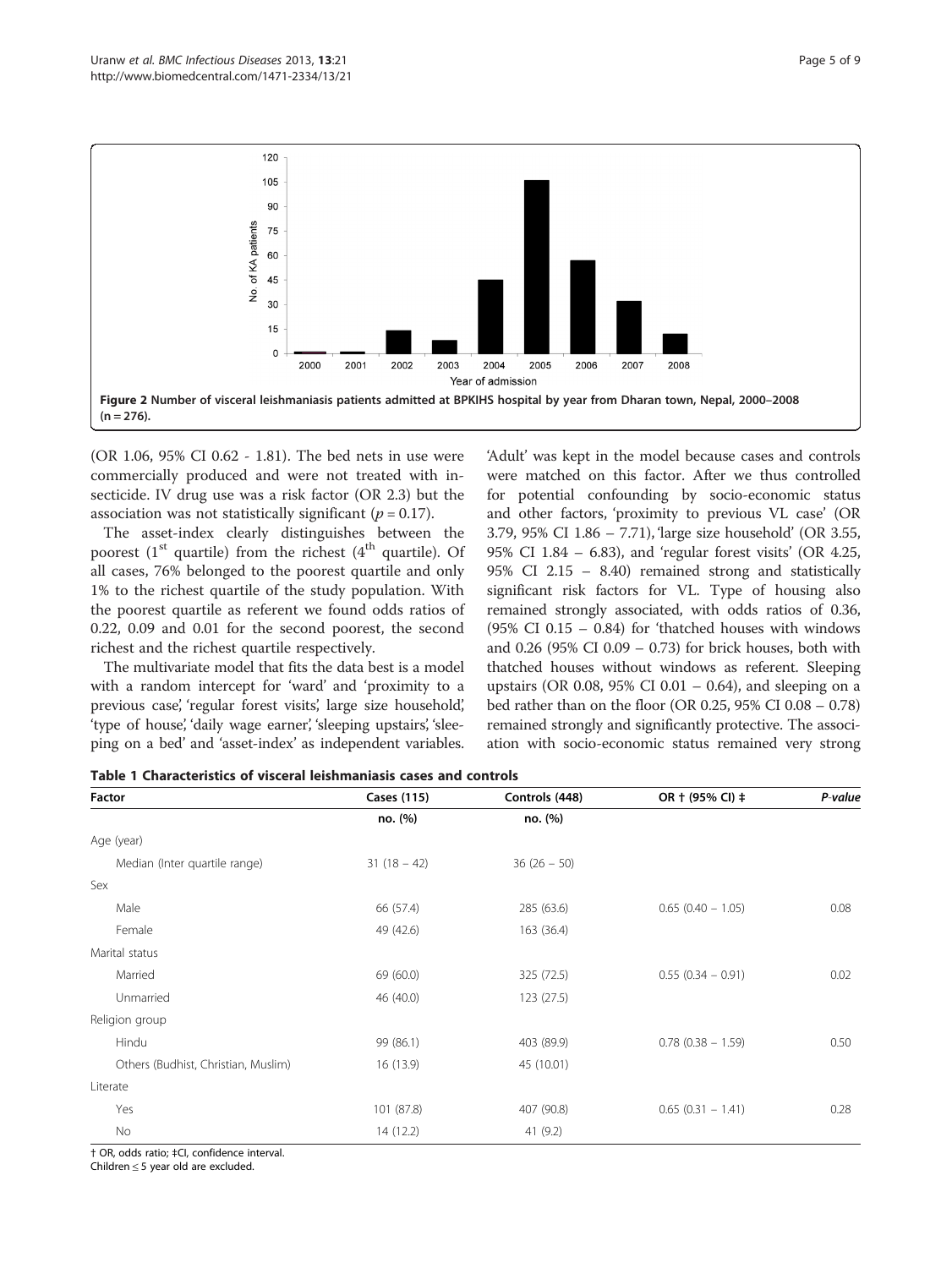<span id="page-5-0"></span>

| <b>Factors</b>                               | No. exposed                 |                             | OR +     | 95% CI ‡       | P- value |
|----------------------------------------------|-----------------------------|-----------------------------|----------|----------------|----------|
|                                              | Case $(%)^*$<br>$(n = 115)$ | Control (%)*<br>$(n = 448)$ |          |                |          |
|                                              |                             |                             |          |                |          |
| Male sex                                     | 66 (57.4)                   | 285 (63.6)                  | 0.65     | $0.40 - 1.05$  | 0.08     |
| Married                                      | 69 (60.0)                   | 325 (72.5)                  | 0.55     | $0.34 - 0.91$  | 0.02     |
| Hindu religion                               | 99 (86.1)                   | 403 (89.9)                  | 0.78     | $0.38 - 1.59$  | 0.50     |
| Literate                                     | 101 (87.8)                  | 407 (90.9)                  | 0.65     | $0.31 - 1.41$  | 0.28     |
| Large households $(> 5$ person)              | 54 (46.9)                   | 125 (27.9)                  | 2.39     | $1.46 - 3.93$  | 0.001    |
| Intravenous Drug use                         | 6(5.2)                      | 13(2.9)                     | 2.30     | $0.69 - 7.66$  | 0.17     |
| Proximity to other VL cases within 50 m      | 52 (45.2)                   | 32(7.1)                     | 6.60     | $3.69 - 11.82$ | < 0.0001 |
| Regular forest visit                         | 59 (51.3)                   | 67 (14.9)                   | 6.08     | $3.49 - 10.61$ | < 0.0001 |
| Daily wage earner (vs fixed employment)      | 84 (73.0)                   | 240 (53.6)                  | 2.99     | $1.78 - 5.02$  | < 0.0001 |
| History of migration                         | 66 (57.4)                   | 214 (47.8)                  | 1.75     | $1.08 - 2.83$  | 0.02     |
| Bed net use ever                             | 83 (73.5)                   | 330 (73.7)                  | 1.06     | $0.62 - 1.81$  | 0.81     |
| Sleeping on a bed (vs on the floor)          | 94 (81.7)                   | 439 (97.9)                  | 0.09     | $0.03 - 0.24$  | < 0.0001 |
| Sleeping upstairs                            | 1(0.9)                      | 121 (27.0)                  | 0.03     | $0.01 - 0.21$  | 0.001    |
| Goat ownership                               | 26 (22.6)                   | 75 (16.7)                   | 1.23     | $0.70 - 2.19$  | 0.48     |
| Cattle ownership                             | 1(0.9)                      | 26 (5.8)                    | 0.09     | $0.01 - 0.82$  | 0.03     |
| Pig ownership                                | 34 (29.6)                   | 149 (33.3)                  | 0.86     | $0.52 - 1.44$  | 0.58     |
| Chickens/ducks ownership                     | 14 (12.2)                   | 76 (16.9)                   | 0.62     | $0.31 - 1.22$  | 0.16     |
| Type of house                                |                             |                             |          |                |          |
| Thatched house, no windows                   | 33 (28.7)                   | 21(4.7)                     | Referent |                |          |
| Thatched house with windows                  | 62 (53.9)                   | 170 (37.9)                  | 0.28     | $0.13 - 0.60$  | 0.001    |
| Brick house                                  | 20 (17.4)                   | 257 (57.4)                  | 0.05     | $0.02 - 0.12$  | < 0.0001 |
| Socio economic status (by asset score level) |                             |                             |          |                |          |
| Level 1 (poorest)                            | 87 (75.7)                   | 112 (25.0)                  | Referent |                |          |
| Level 2                                      | 20 (17.4)                   | 112(25.0)                   | 0.22     | $0.11 - 0.42$  | < 0.0001 |
| Level 3                                      | 7(6.1)                      | 112 (25.0)                  | 0.09     | $0.03 - 0.23$  | < 0.0001 |
| Level 4 (least poor)                         | 1(0.9)                      | 112 (25.0)                  | 0.01     | $0.001 - 0.08$ | < 0.0001 |

\* Proportion (%) unless specified otherwise.

† OR, odds ratio; ‡CI, confidence interval with 'ward' as random effect.

and there was a clear dose–response effect. The odds for VL consistently decreased as the level of socio-economic status increased (OR 0.44, 0.26, 0.04 for increase from quartile 1 to 2, 3, 4 respectively). Details are presented in Table [3.](#page-6-0)

Altogether 592 sandflies (female P. argentipes) were captured from 121 out of 190 households in Dharan town. These sand flies were pooled by household, resulting in 121 pools each containing 1–22 female Phlebotomus argentipes. All pools were found to be PCR positive for the cytochrome b gene, indicating the presence of good quality of DNA in these samples. Out of these 121 pools, 13 were found to be positive for L. donovani and originated from 6 wards (1, 5, 15, 16, 18 & 19); none of them was from the two worst affected wards (14 and 17). An important observation we made during our study is the inadequate coverage  $(≤ 70%)$  of the insecticide residual spraying (IRS), with exception of the three wards worst affected with VL  $(14, 15 \& 17)$  where IRS coverage was  $\geq 90\%$ .

#### **Discussion**

This is the first study to describe urban transmission of VL in Nepal, VL still being largely considered a disease of the rural poor. VL in Dharan town has a strongly clustered distribution reflected in an intra-class correlation for ward of 50.5%; worst affected were the more peripheral wards (Figure [1B](#page-2-0)). These are wards with new settlements of recent migrants where the poorest segments of the population reside and which lack adequate infrastructure, sanitation and housing. They are typically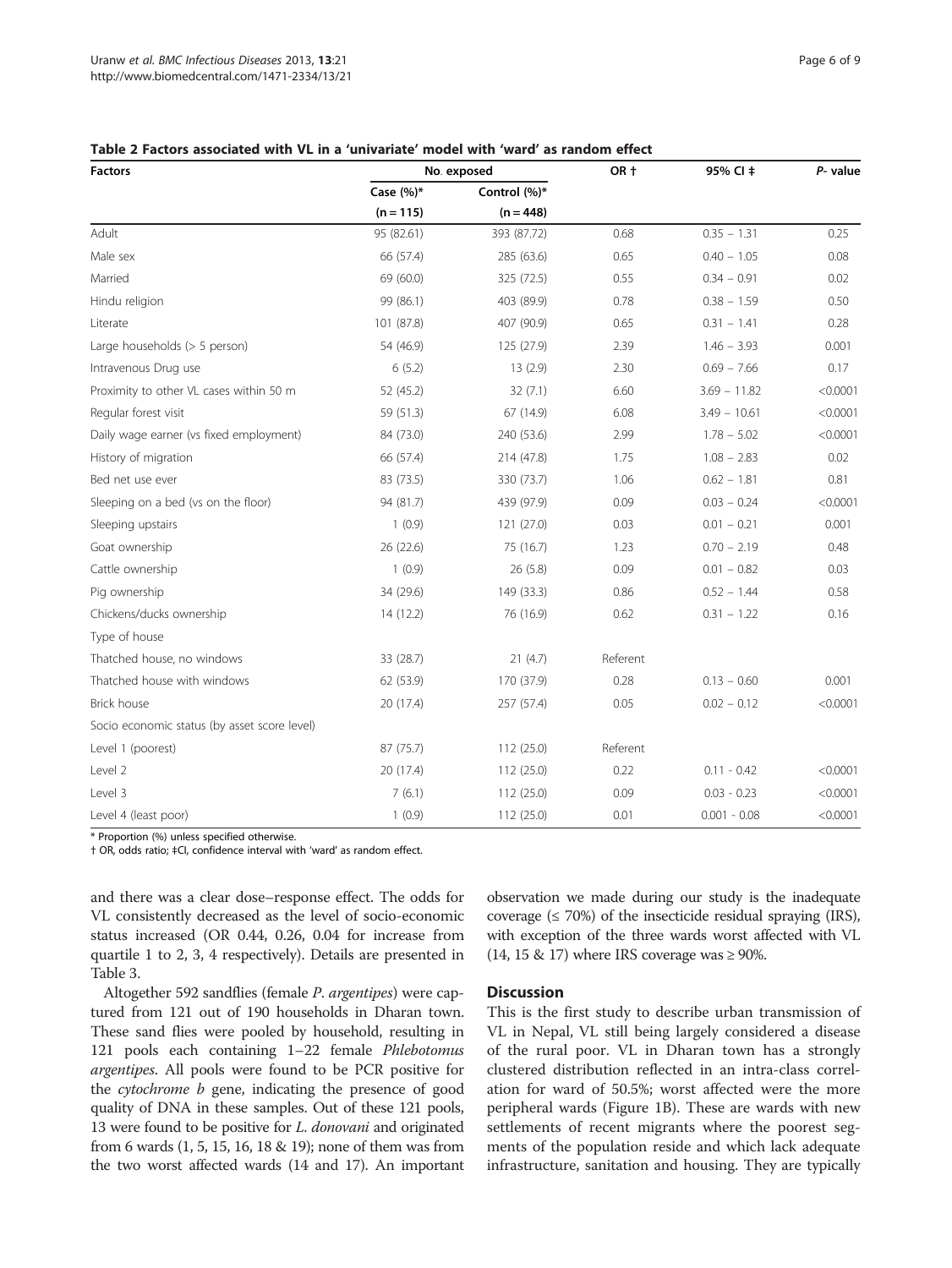<span id="page-6-0"></span>Table 3 Factors associated with VL in a 'multivariate' model with 'ward' as random effect

| <b>Factors</b>                               | OR +     | 95% CI ‡                 | P- value |
|----------------------------------------------|----------|--------------------------|----------|
| Proximity to other VL cases (within 50 m)    | 3.79     | $1.86 - 7.71$            | < 0.0001 |
| Regular forest visit                         | 4.25     | $2.15 - 8.40$            | < 0.0001 |
| Large households size (>5 person)            | 3.55     | $1.84 - 6.83$            | < 0.0001 |
| Sleeping on a bed (vs on the floor)          | 0.25     | $0.08 - 0.78$            | 0.016    |
| Sleeping upstairs                            | 0.08     | $0.01 - 0.64$            | 0.017    |
| Adult                                        | 1.07     | $0.46 - 2.46$            | 0.88     |
| Type of house                                |          |                          |          |
| Thatched house, no windows                   | Referent |                          |          |
| Thatched house with windows                  | 0.36     | $0.15 - 0.84$            | 0.019    |
| Brick house                                  | 0.26     | $0.09 - 0.73$            | 0.010    |
| Socio economic status (by asset score level) |          |                          |          |
| Level 1 (poorest)                            | Referent | $\overline{\phantom{a}}$ |          |
| Level 2                                      | 0.44     | $0.20 - 0.95$            | 0.036    |
| Level 3                                      | 0.26     | $0.08 - 0.81$            | 0.020    |
| Level 4 (least poor)                         | 0.04     | $0.004 - 0.38$           | 0.005    |

†OR, odds ratio; ‡CI, confidence interval.

a rural–urban interface as most residents depend on daily manual labor for their livelihood (unpublished data), and therefore VL cases might have been easily exposed to L. donovani infection elsewhere. However the results of our study are more consistent with local urban transmission. We demonstrated the presence of Phlebotomine sand flies in all the Dharan wards as was observed in earlier studies [[12](#page-7-0),[13](#page-7-0)] and we were able to confirm infection with L. donovani in some of the flies captured.

The final multilevel model showed a very strong association between VL and certain housing factors, those living in a thatched houses without windows having 3–4 times higher odds of kala-azar. Sleeping on a bed and upstairs were protective (OR 0.25, 95% CI 0.08-0.78 and OR 0.08, 95% CI 0.01 - 0.64 respectively). Proximity to previous VL cases was a strong risk factor for VL (OR 3.79, 95% CI 1.86 – 7.71). These associations are all consistent with local transmission. Regular forest visits was also associated though, with an odds ratio of 4.25 (95% CI 2.15 – 8.40), which would point at transmission outside the city.

The entomological data provide further evidence in support of local transmission of VL inside the city. P. argentipes sand flies were captured in all 19 wards of the town; in 13 out of 121 pools of sand flies captured, the presence of L. donovani infection could be confirmed. The fact that no L. donovani infected sand flies were captured in the two wards worst affected (wards 14 and 17) could be explained by the low yield of entomological sampling in these wards linked to recent Indoor Residual Spraying (IRS) in response to the VL outbreak. The 13 L. donovani positive pools did

originate from 6 neighboring wards where IRS coverage had been substantially lower (wards 1, 5, 16, 18 & 19, IRS coverage 10-70%), however the absolute numbers of infected sandflies captured were low and random variation may have played a role. Since our study was retrospective, entomology data reflect the situation in 2009, rather than the situation at the time the VL cases were diagnosed. Our findings suggest that IRS has been highly effective in reducing vector abundance. To prevent further outbreaks of VL a scaling up to fully cover all wards could be recommended.

This study has one major limitation, it was a retrospective study looking back at cases occurring over a period of more than 10 years. Cases occurred from 2000 to 2008, but cases and controls were interviewed in 2009. For cases we asked for the conditions as they were at the time of their illness, for controls this was not possible so their answers reflect conditions in 2009. Conditions may have changed over this period and there is likely to be a recall bias among some of the cases interviewed; the entomological data also reflect the situation in 2009. We did perform a sensitivity analysis including only cases from 2005 onward but did not find any major differences in results (data not shown). Despite the limitations mentioned we did find strong indications in favor of urban transmission of anthroponotic VL. This may have important implications for VL control not only for Dharan but also for other cities in VL endemic regions on the Indian subcontinent.

A spatial analysis conducted in 1,744 cases reported from 1991 to 2000 in the city of Teresina, Brazil showed the highest incidence rate of VL in neighbourhoods with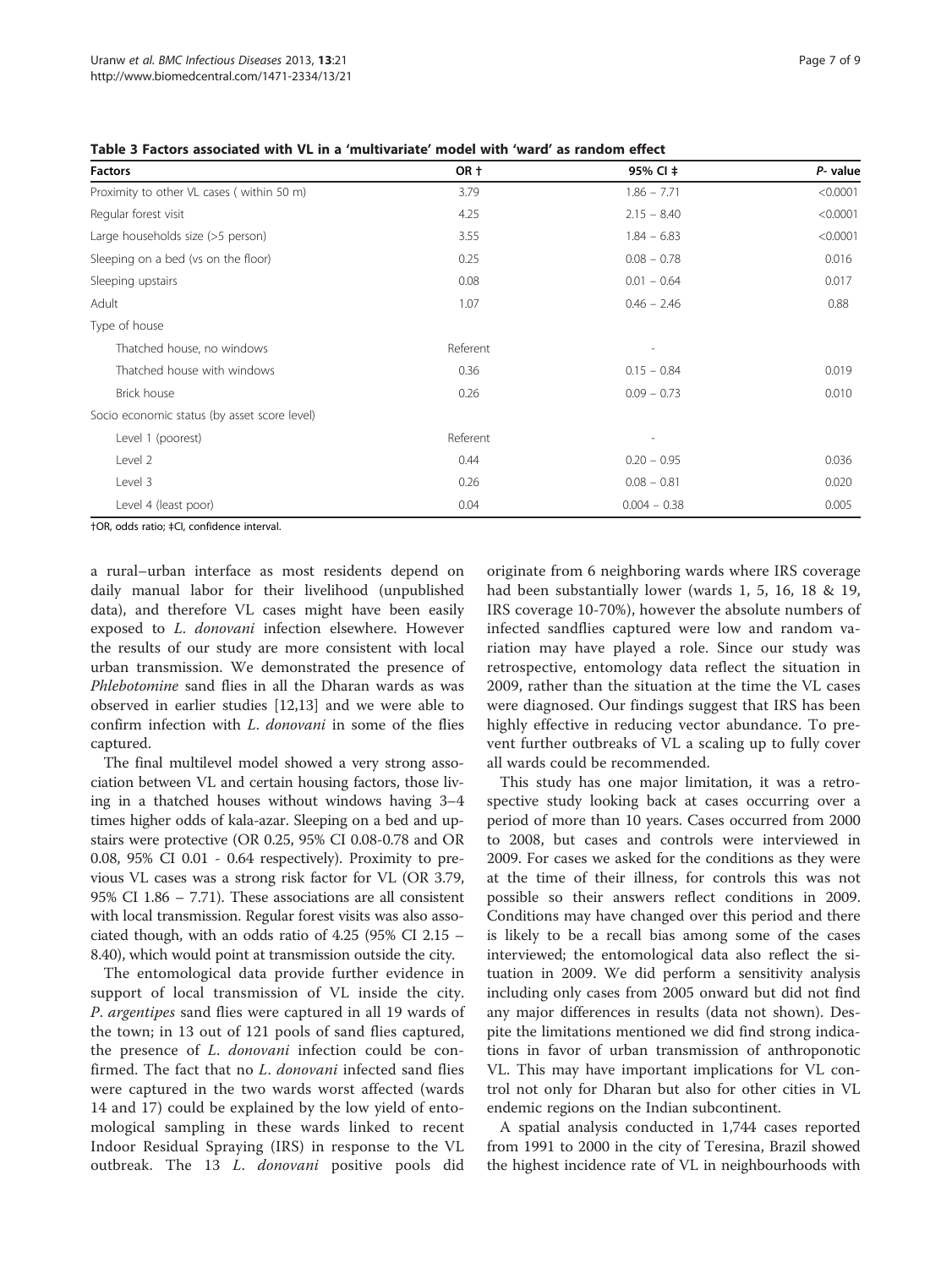<span id="page-7-0"></span>a rural–urban interface, located in the city's peripheral areas and occupied by low-income populations [\[23\]](#page-8-0). A rapid disorganized increase in population associated with an increase in the number of VL cases in the city was also observed in another study [[24](#page-8-0)]. The establishment of new residential colonies in the town and an increased migration from known endemic areas were also identified as the source of VL transmission into virgin areas in Shimla, India [[25\]](#page-8-0).

#### Conclusion

With a very high likelihood the outbreak of VL observed in Dharan can be attributed to transmission within the town. The vector *P. argentipes* and the parasite *L. donovani* have been identified inside the town. Vector control activities (IRS) appear to have been effective in controlling the outbreak. However the vector is still present in all wards, in particular in those wards that did not have a very high IRS coverage. Ensuring adequate IRS coverage in all wards of the town is recommended. These findings also have implications for other urban areas on the Indian subcontinent. In endemic areas, surveillance for VL needs to be in place not just in rural areas but in cities as well.

#### Competing interests

The authors declare that they have no competing interests.

#### Authors' contributions

SU, EH, FM, SR and MB designed the study, drafted the first version of the manuscript and finalised the manuscript. SU carried out the field survey. LR and MLD carried out the entomological survey and laboratory work. NRB performed the sand fly analysis. SU, EH and FM performed the statistical analysis . SU, EH, LR, FM, NR, SR and MB interpreted the results and finalised the manuscript. All the authors read and approved the final manuscript. MB is guarantor of the paper.

#### Acknowledgements

The authors are indebted to the residents of Dharan town for their active participation in the study.

We thank field workers, Bhesh Raj Katwal, Rajan Neupaney, Tika Ram Khatri, Anil Chaudhary and Shrawan Chaudhary for their contribution in data collection and collectors, Sashi Chaudhary, Manish Karna, Satya Narayan Bhagat, and Kailash Chaudhary for their help in capturing insects. We thank the KalaDrug-R molecular biology laboratory, BPKIHS for sand fly analysis.

#### Financial support

The work was financially supported by the Belgian Development Cooperation (FA3, 2008–2013), Strategic project 3.04: Support to the Visceral Leishmaniasis elimination initiative in the Indian subcontinent. The funding source had no role in the study design; data collection and analysis, interpretation of results, or preparation of the manuscript for publication. The author's work was independent of the funders (the funding source had no involvement).

#### Received: 15 June 2012 Accepted: 14 January 2013 Published: 18 January 2013

#### References

- World Health Organisation: Control of the leishmaniasis. World Health Organ Tech Rep Ser 2010, 949:186.
- 2. World Health Organisation/TDR: Press release for the Elimination of Kala-azar from endemic countries in the South-East Asia region. Health Ministers Sign Memorandum of Understanding. Geneva/New Delhi: WHO; 2005. [document

on the internet]. Available from: [http://www.who.int/tdrold/publications/](http://www.who.int/tdrold/publications/tdrnews/news75/leish_elimination.htm) [tdrnews/news75/leish\\_elimination.htm](http://www.who.int/tdrold/publications/tdrnews/news75/leish_elimination.htm). (accessed on 17 May 2011).

- 3. Bista MB: National overview of Kala-azar in Nepal. In Kala-azar in Nepal: principals, practices and public health perspectives. Edited by Bastola S, Karki P, Rijal S, Gautam A. Kathmandu, Nepal: EDCD/BPKIHS/WHO; 1998:1–5.
- 4. Bern C, Joshi AB, Jha SN, Das ML, Hightower AW, Thakur GD, Bista MB: Factors associated with visceral leishmaniasis in Nepal: bed-net use is strongly protective. AmJTrop Med Hyg 2000, 63(3–4):184–188.
- 5. Rijal S, Boelaert M, Regmi S, Karki BMS, Jacquet D, Singh R, Chance ML, Chappuis F, Hommel M, Desjeux P, Van der Stuyft P, Le Ray D, Koirala S: Evaluation of a urinary antigen-based latex agglutination test in the diagnosis of kala-azar in eastern Nepal. Trop Med Int Health 2004, 9(6):724–729.
- 6. Joshi A, Narain JP, Prasittisuk C, Bhatia R, Hashim G, Jorge A, Banjara M, Kroeger A: Can visceral leishmaniasis be eliminated? J Vector Borne Dis 2008, 45(2):105–111.
- 7. Boelaert M, Meheus F, Sanchez A, Singh SP, Vanlerberghe V, Picado A, Meessen B, Sundar S: The poorest of the poor: a poverty appraisal of households affected by visceral leishmaniasis in Bihar, India. Trop Med Int Health 2009, 14(6):639–644.
- Schenkel K, Rijal S, Koirala S, Vanlerberghe V, Van der Stuyft P, Gramiccia M, Boelaert M: Visceral leishmaniasis in south-eastern Nepal: A crosssectional survey on Leishmania donovani infection and its risk factors. Trop Med Int Health 2006, 11(12):1792–1799.
- 9. World Health Organization: Urbanization: an increasing risk factor for leishmaniasis. Wkly Epidemiol Rec 2002, 44:365–370.
- 10. Barnett PG, Singh SP, Bern C, Hightower AW, Sundar S: Virgin soil: the spread of visceral leishmaniasis into Uttar Pradesh, India. AmJTrop Med Hyg 2005, 73(4):720–725.
- 11. Rijal S, Uranw S, Chappuis F, Picado A, Khanal B, Paudel IS, Andersen EW, Meheus F, Ostyn B, Das ML, Davies C, Boelaert M: Epidemiology of Leishmania donovani infection in high-transmission foci in Nepal. Trop Med Int Health 2010, 15(Suppl.2):21–28.
- 12. Bhattarai NR, Das ML, Rijal S, Van der Auwera G, Picado A, Khanal B, Roy L, Speybroeck N, Berkvens D, Davies CR, Coosemans M, Boelaert M, Dujardin JC: Natural infection of Phlebotomus argentipes with Leishmania and other trypanosomatid in a visceral leishmaniasis endemic region of Nepal. Trans R Soc Trop Med Hyg 2009, 103(11):1087–1092.
- 13. Picado A, Das ML, Kumar V, Kesari S, Dinesh DS Roy L, Rijal S, Das P, Rowland M, Sundar S, Coosemans M, Boelaert M, Davies CR: Effect of Village-wide use of long-lasting insecticidal nets on Visceral Leishmaniasis vector in India and Nepal: A cluster Randomized Trial. PLoS Negl Trop Dis 2010, 49(1):e587.
- 14. Peak J, Rana S, Rai LB: HIV and injecting drug use in selected sites of Terai, Nepal, Asian Harm Reduction Network and Family Health International Report.; 2001:13–15.
- 15. Government of Nepal, Ministry of Health and Population: National health profile of Nepal, Report of USAID/National centre for AIDS and STDs control in Nepal.; 2004:1–5.
- 16. Desjeux P: Human leishmaniasis: epidemiology and public health aspects. World Health Stat Q 1992, 45(2–3):267–275.
- 17. Molina R, Gradoni L, Alvar J: HIV and the Transmission of Leishmania. Ann Trop Med Parasitol 2003, 97(Suppl. 1):S29-S45.
- 18. Boelaert M, Rijal S, Regmi S, Singh R, Karki B, Jacquet D, Chappuis F, Campino L, Desjeux P, Le Ray D, Koirala S, Van der Stuyft P: A comparative study of the effectiveness of diagnostic tests for visceral leishmaniasis. AmJTrop Med Hyg 2004, 70(1):72–77.
- 19. Rijal S, Yardley V, Chappuis F, Decuypere S, Khanal B, Singh R, Boelaert M, De Doncker S, Croft S, Dujardin JC: Antimonial treatment of visceral leishmaniasis: are current in vitro susceptibility assays adequate for prognosis of in vivo therapy outcome? Microbes Infect 2007, 9(4):529–535.
- 20. Rijal S, Bhandari S, Koirala S, Singh R, Khanal B, Loutan L, Dujardin JC, Boelaert M, Chappuis F: Clinical risk factors for therapeutic failure in Kala-azar patients treated with pentavalent antimonial in Nepal. Trans R Soc Trop Med Hyg 2010, 104(3):225–229.
- 21. Picado A, Das ML, Kumar V, Dinesh DS, Rijal S, Singh SP, Das P, Coosemans M, Boelaert M, Davies C: Phlebotomus argentipes seasonal pattern in India and Nepal. J Med Entomol 2010, 47(2):283–286.
- 22. Dinesh DS, Das P, Picado A, Davies C, Speybroeck N, Boelaert M, Coosemans M: The efficacy of indoor CDC light traps for collecting the sand fly